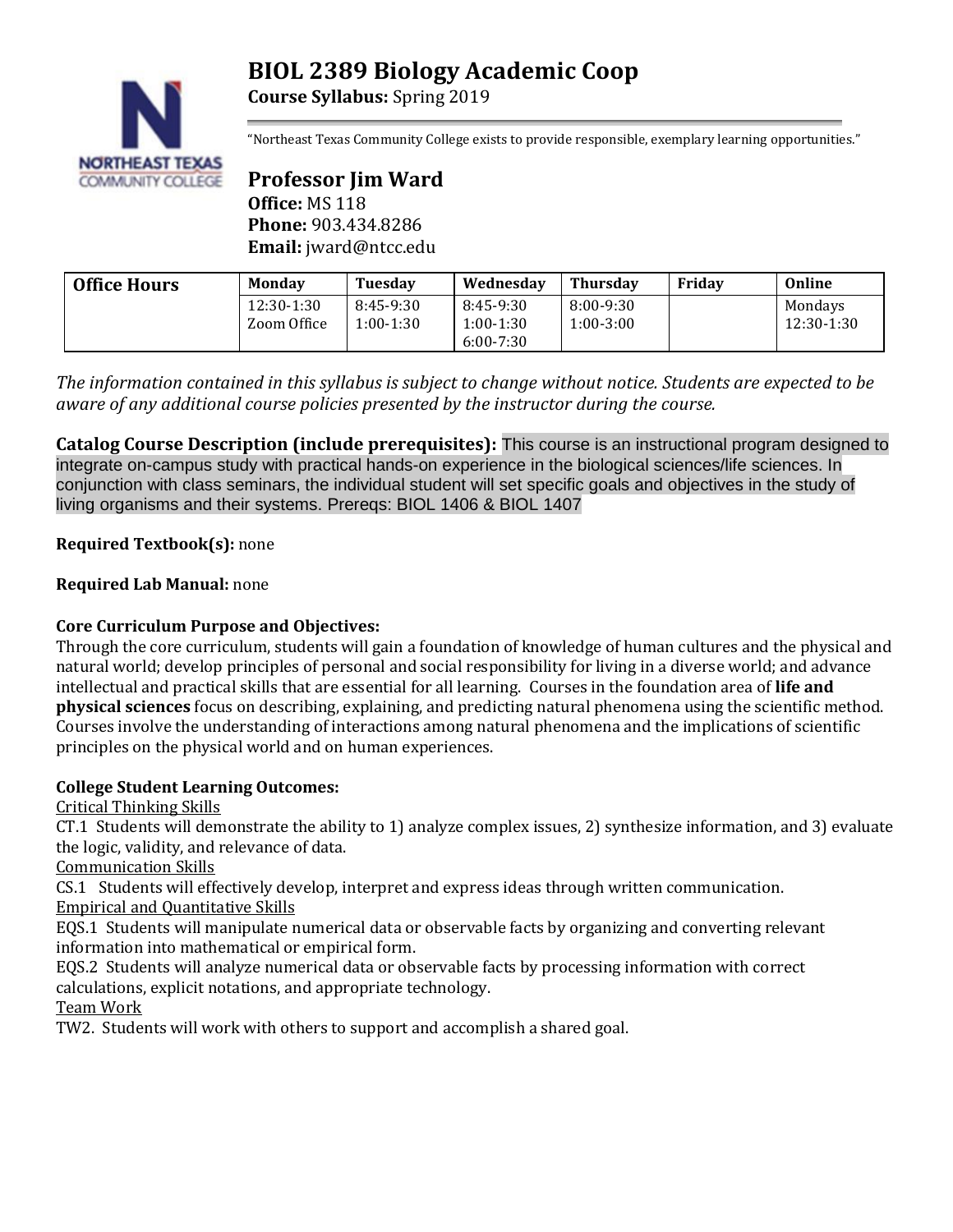| <b>Evaluation/Grading Policy:</b> | <b>Grade Assignment:</b> |  |  |
|-----------------------------------|--------------------------|--|--|
| 25% Attendance Log                | $A = (90-100\%)$         |  |  |
| 25% Project Development Plan      | $B = (80-89%)$           |  |  |
| <b>25% Project Completion</b>     | $C = (70-79%)$           |  |  |
| <b>25% Presentation</b>           | $D = (60-69\%)$          |  |  |
|                                   | $F = (0.59\%)$           |  |  |

#### **Course Project:**

Students will complete a Course Project on the subject of their choice. The project description will be due the 3rd week of the semester. The project will be due the 14th week of the semester. Student will give a presentation the 15th week of the semester.

#### **Withdraw Date**

The last day to withdraw from the course in **Thursday, April 18th**. Discontinuing with the course without officially dropping the course by this date will result in a grade earned, in most instances an "F". A stop in attendance does not equate to dropping the course.

#### **Student Responsibilities & Expectations**

Northeast Texas Community College is a "community of scholars". As scholars, you are expected to be respectful and courteous to your peers and instructors in both lecture and lab. Scholars are expected to be on time and remain for the duration of class. Scholars are expected to embrace anxiety and manage stress to be productive and responsible at all times. Scholars understand that they, and others around them, are pursuing very important goals in their life at this time and are proactive, not reactive, in regards to the assignments and grades to ensure they are on track at all times to meet their goals.

As scholars in class, it is critical that you engage yourself in the lecture material and discussions as well as the laboratory exercises. The ability to listen carefully, record information in note form, and follow directions are important skill sets required for success in higher education. Practicing these in class prepares you to study at home where you will take the important steps toward learning the course material. This leads to the ability to retain information and describe processes on major exams. Research shows writing by hand is far more effective in obtaining long term retention than is typing! Electronic devices are allowed on non-testing days as long as they do not prevent engagement. No devices or picture taking is allowed on testing days.

As scholars, your instructor is a valuable resource for your success. I will teach to the best of my ability and provide you with a variety learning formats to help you in your effort to be successful in Biology. I deeply care about you and your academic learning experiences here at Northeast Texas. Office Hours are designed for scholars to have an opportunity to get individual questions answered and engage in learning with the professor outside of class times. Take advantage of office hours as your ultimate success in the course depends solely on YOU!

#### **NTCC Academic Honesty Statement and Academic Ethics:**

"Students are expected to complete course work in an honest manner, using their intellects and resources designated as allowable by the course instructor. Students are responsible for addressing questions about allowable resources with the course instructor. NTCC upholds the highest standards of academic integrity. This course will follow the NTCC Academic Honesty policy stated in the Student Handbook." The college expects all students to engage in academic pursuits in a manner that is beyond reproach. Students are expected to maintain complete honesty and integrity in their academic pursuit. Academic dishonesty such as cheating, plagiarism, and collusion is unacceptable and may result in disciplinary action. See Student Handbook.